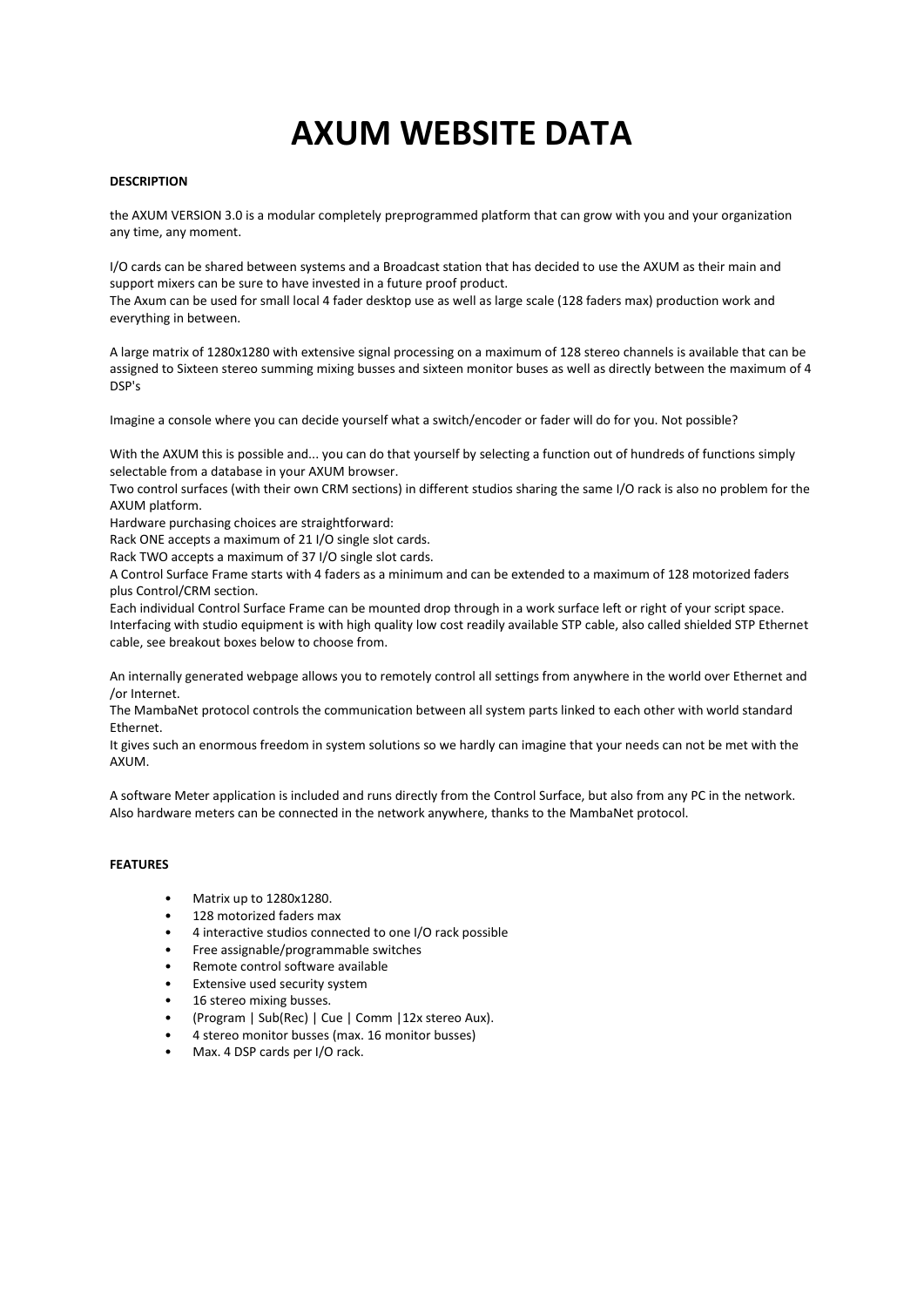# **SPECIFICATIONS**

| MIC inputs                | : Electronically balanced<br>: Input impedance 2k Ohm<br>: Input sensitivity -70dBu up to +20dBu (PAD) (PGA2500)<br>: Dynamic Range 118dB (AD converter PCM4202)<br>: Total Harmonic Distortion plus Noise -108dB (30dB gain)<br>: CMRR MIC inputs: 85dB @ 1kHz, maximum gain<br>: Frequency response 20Hz - 20kHz ± 0.1dBr (sample rate 48kHz)<br>: Crosstalk 1kHz < -118dBr<br>: Phantom is switchable +48 Volts<br>: Transformer balancing is optional on the break-out panel |
|---------------------------|----------------------------------------------------------------------------------------------------------------------------------------------------------------------------------------------------------------------------------------------------------------------------------------------------------------------------------------------------------------------------------------------------------------------------------------------------------------------------------|
| Line inputs               | : Electronically balanced<br>: Input impedance 10k Ohm<br>: Input sensitivity +6dBu, maximum input +26dBu (+/- 20dB gain range).<br>: Dynamic Range 118dB (AD converter PCM4202)<br>: Total Harmonic Distortion plus Noise -105dB<br>: CMRR Line inputs: 30dB @ 1 kHz<br>: Frequency response 20Hz - 20kHz ± 0.1dBr (sample rate 48kHz)<br>: Crosstalk 1kHz < -123dBr<br>: Transformer balancing is optional on the brake-out-box                                                |
| Line Outputs              | : Electronically balanced<br>: Output impedance 56R Ohm.<br>: Nominal output level +6dBu, maximum output +26dBu<br>: Dynamic Range 118dB (AD converter PCM4104)<br>: Total Harmonic Distortion plus Noise -100dB<br>: Frequency response 20Hz - 20kHz ± 0.1dBr (sample rate 48kHz)<br>: Crosstalk 1kHz < -118dBr<br>: Transformer balancing is optional on the brake-out-box                                                                                                     |
| Phones Output             | : Stereo unbalanced<br>: Output impedance 5R Ohm.<br>: Nominal output level +6dBu, maximum output +26dBu<br>: Max. Output power, 1W into 32R Ohm, 80mW into 600R Ohm<br>: Dynamic Range 114dB (AD converter CS4385)<br>: Frequency response 20Hz - 20kHz ± 0.1dBr (sample rate 48kHz)                                                                                                                                                                                            |
| Digital Inputs            | : AES/EBU (AES3) or S/P-DIF Transformer balanced<br>: Input Impedance: 110R Ohm / 75R Ohm (jumper setting)<br>: Differential input sensitivity 200mV<br>: Dynamic Range (sample rate converter) 144dB<br>: Total Harmonic Distortion plus Noise (sample rate converter) -140dB<br>: 16/20/24 bit, 32 kHz to 96 kHz (optional built in sample rate converter)                                                                                                                     |
| Digital outputs           | : AES/EBU (AES3) or S/P-DIF Transformer balanced<br>: Output Impedance: 110R Ohm/75R Ohm<br>: Output level: AES3 5 Vpp, S/P-DIF 1Vpp<br>: 16/20/24 bit, 32kHz, 44.1kHz ore 48kHz<br>: Total Harmonic Distortion plus Noise -140dB                                                                                                                                                                                                                                                |
| <b>GPIOS</b><br>(8mA) out | : All GPO's are by opto isolated relays able to handle a max of 50V at 200mA or 5V TTL 560E 560R<br>: All GPI's have a 5V TTL 100kOhm circuitry. GPIO-MIC has a 5V/56Ohm LED driver circuit                                                                                                                                                                                                                                                                                      |

EQ is 6 band, any band can perform one of the following functions/specifications: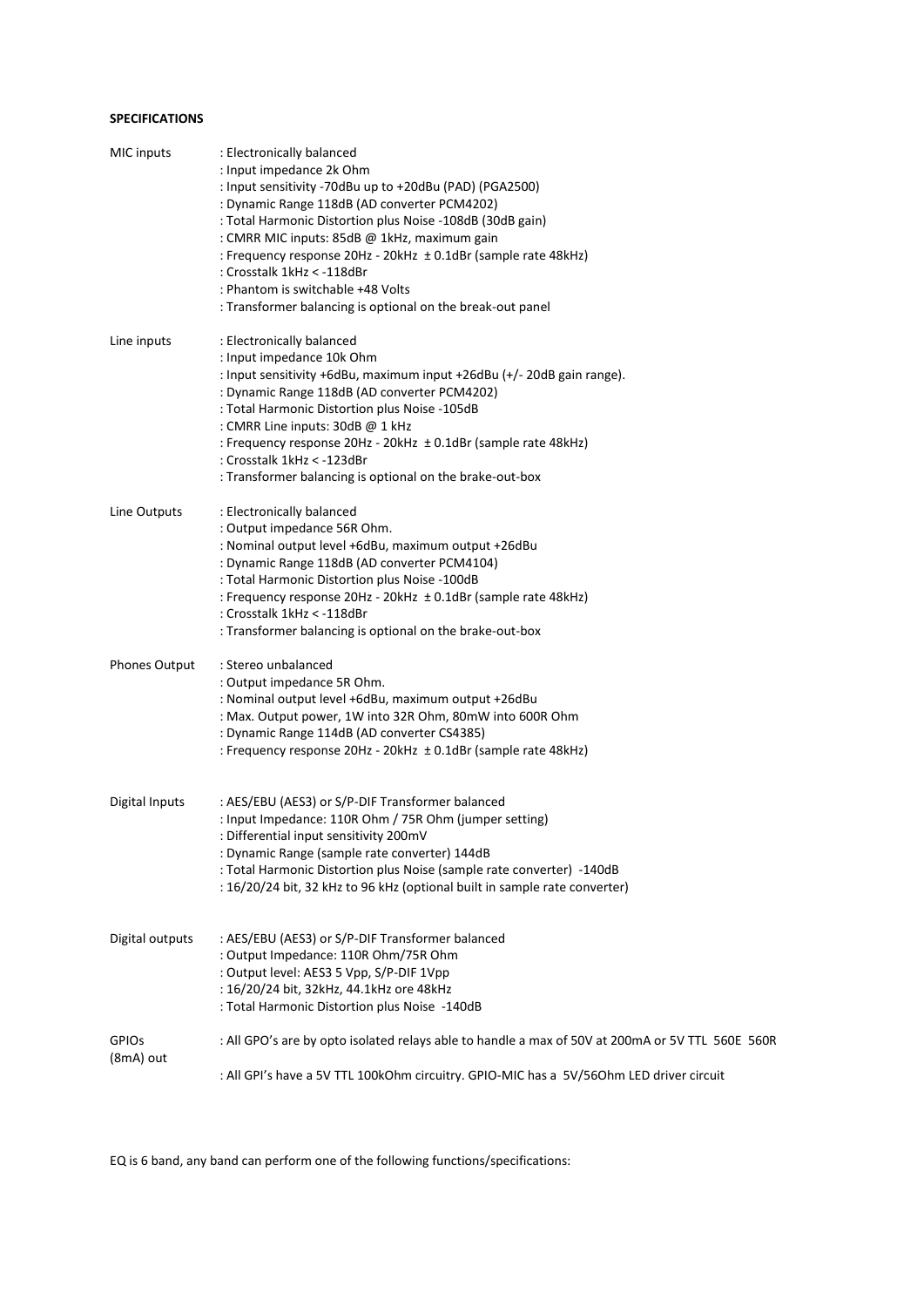| Off<br>High Pass Filter<br>Low Shelve<br>Peaking<br><b>High Shelving</b><br>Low Pass Filter<br><b>Band Pass Filter</b><br>Notch Filter | : no function<br>$: +/- 18$ dB (10Hz up to 20 kHz shelving/bell/notch), Q: 0.1 to 10 variable.<br>$: +/- 18$ dB (10Hz up to 20 kHz shelving/bell/notch), Q: 0.1 to 10 variable.<br>$: +/- 18$ dB (10Hz up to 20 kHz shelving/bell/notch), Q: 0.1 to 10 variable<br>$: +/- 18$ dB (10Hz up to 20 kHz shelving/bell/notch), Q: 0.1 to 10 variable<br>$: +/- 18$ dB (10Hz up to 20 kHz shelving/bell/notch), Q: 0.1 to 10 variable<br>$: +/- 18$ dB (10Hz up to 20 kHz shelving/bell/notch), Q: 0.1 to 10 variable<br>: +/- 18 dB (10Hz up to 20 kHz shelving/bell/notch), Q: 0.1 to 10 variable |
|----------------------------------------------------------------------------------------------------------------------------------------|-----------------------------------------------------------------------------------------------------------------------------------------------------------------------------------------------------------------------------------------------------------------------------------------------------------------------------------------------------------------------------------------------------------------------------------------------------------------------------------------------------------------------------------------------------------------------------------------------|
| <b>DYNAMICS</b>                                                                                                                        | : Interactive one knob control of threshold, compression ratio, expander ratio<br>as well as attack and release times.                                                                                                                                                                                                                                                                                                                                                                                                                                                                        |
| Processing                                                                                                                             | : 32 bit floating point                                                                                                                                                                                                                                                                                                                                                                                                                                                                                                                                                                       |
| Channels<br><b>Busses</b>                                                                                                              | : 32 stereo channels per DSP card.<br>: 16 stereo mixing busses, free assignable Prog/CUE/Aux etc. etc.                                                                                                                                                                                                                                                                                                                                                                                                                                                                                       |
| <b>Monitor busses</b>                                                                                                                  | : 4 stereo monitor busses per DSP card.                                                                                                                                                                                                                                                                                                                                                                                                                                                                                                                                                       |

#### Additional information:

By configuration its possible to create more separate mixers, for example two consoles of 6 stereo channels to 8 stereo mixing busses, 2 stereo monitor busses.

A maximum of 4 DSP cards may be inserted giving you a mixing console of 128 stereo channels, 16 stereo mixing busses and 16 stereo monitor busses.

|               | - Galli<br>- Low cut<br>- Insert<br>- 6 bands full parametric EQ<br>- D&R designed one knob dynamics |
|---------------|------------------------------------------------------------------------------------------------------|
|               | -16 buss sends pre or post fader                                                                     |
| Overall Level |                                                                                                      |
|               | : 0dBu=0.775Vrms                                                                                     |
|               | : $0dB$ internal = -20 dBFs.                                                                         |
| Clock         | : Sample rate: 32kHz, 44.1kHz, 48kHz, +/- 20ppm<br>(internally synchronized)                         |
|               | : External sync: $32kHz$ , $44.1kHz$ , $48kHz$ +/- $50ppm$                                           |
|               | : Jitter max 150pSec                                                                                 |
| Power supply  | : NeutrikTM PowerCon™ (delivered in the package).                                                    |
|               | : 100-240 Volt, 50/60Hz (1.7A Max)                                                                   |

 $C = 1$ 

More detailed Specifications of the Burr Brown A to D and D to A Chips we use can be found on the following link http://www.ti.com/lit/ds/symlink/src4392.pdf

The Mic card uses the PGA2500 digital mic input chip followed by the 4392 chip as sample rate converter in 24 bits The Line in card used the PCM 4202 A to D 24 bit converter chip The Line Out card uses the PCM 4101 D to A 24 bit converter chip

We also confirm that the specs of our console can easily meet or succeed the below specifications for inputs and outputs. Analog audio input/output, THD+Noise 0.0005% @-20dBFS Digital audio input/output, THD+Noise 0.002% @-20dBFS Mic/line input, THD+Noise 0.036% @-20dBFS

#### **VIDEO**

<http://www.d-r.nl/wiki/dokuwiki/doku.php?id=video> <http://www.youtube.com/watch?v=X1e7gv1rtuU> <http://www.youtube.com/watch?v=WVsGBqBkvWY&feature=related> <https://youtu.be/XzEOvpUdCmk> <https://youtu.be/QRfEYkgx0xc>